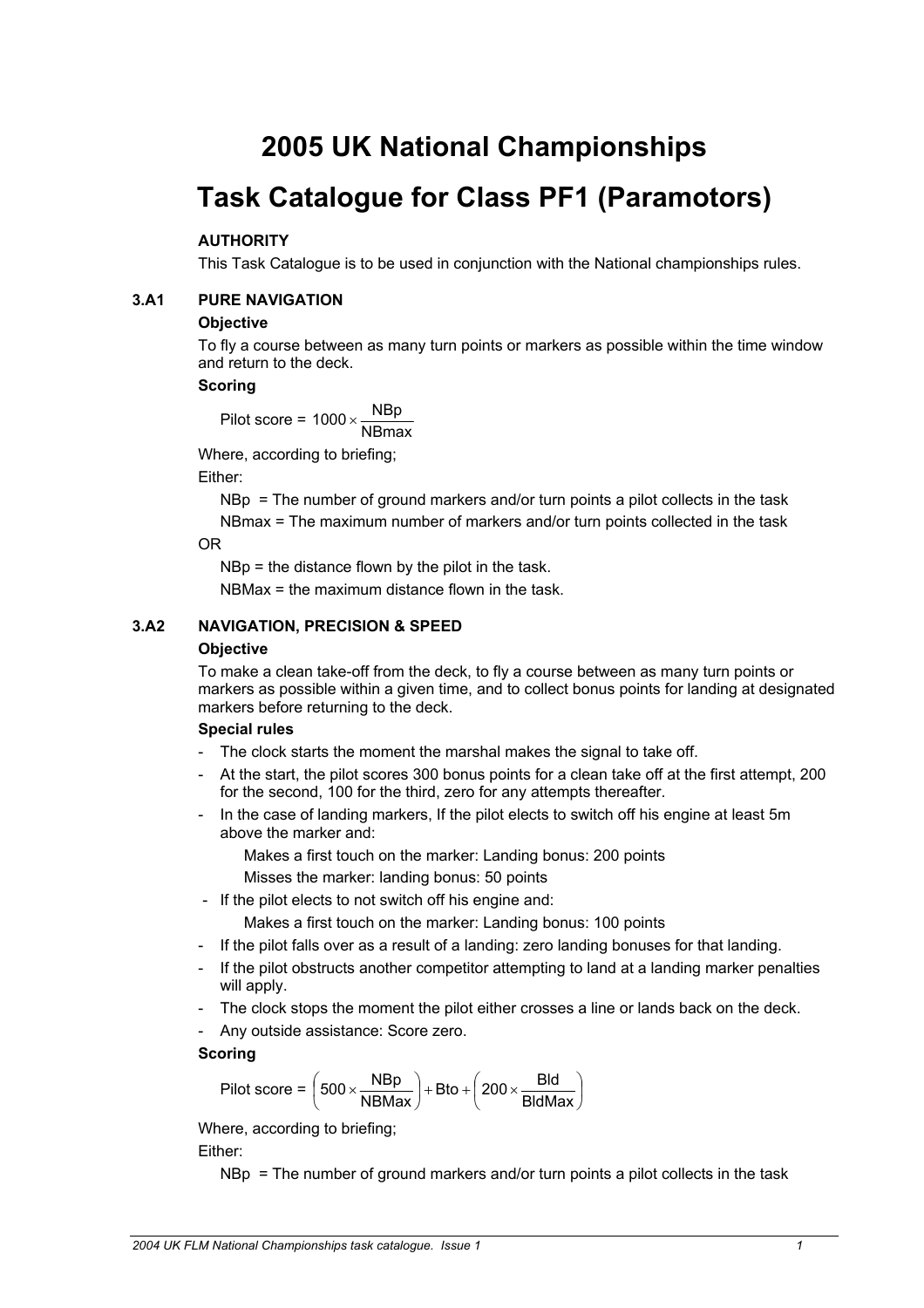NBmax = The maximum number of markers and/or turn points collected in the task OR

NBp = the distance flown by the pilot in the task.

NBMax = the maximum distance flown in the task.

AND

Bto = Pilot's takeoff bonus points

Bld = Pilot's landing bonus points

BldMax = The maximum landing bonus points achieved.

#### **3.A3 NAVIGATION / ESTIMATED SPEED**

#### **Objective**

To fly a course between any combination of turn points, markers and gates as defined at the briefing having declared estimated flight times or estimated times of arrival as required at the briefing, and return to the deck.

#### **Special rules**

- The value of T, in seconds, will be given at the briefing.

#### **Scoring**

$$
Pilot score = \left(700 \times \frac{NBP}{NBMax}\right) + (300 - T)
$$

Where, according to briefing;

Either:

NBp = The number of ground markers and/or turn points a pilot collects in the task

NBmax = The maximum number of markers and/or turn points collected in the task OR

NBp = the distance flown by the pilot in the task.

NBMax = the maximum distance flown in the task.

#### AND

T = The total difference in between pilot's estimated and actual times for all timed sectors.  $(>=300 = 300)$ 

#### **3.A4 NAVIGATION / ESTIMATED SPEED / PRECISION Objective**

To fly a course between any combination of turn points, markers, landing markers and gates as defined at the briefing having declared estimated flight times as required at the briefing, and return to the deck.

#### **Special rules**

- The value of T, in seconds, will be given at the briefing.
- At the start, the pilot scores 150 bonus points for a clean take off at the first attempt, 100 for the second, 50 for the third, zero for any attempts thereafter.
- All landing markers may be attempted with engine on unless the marker is in the landing deck and is the final element in the task.
- If the pilot falls over as a result of a landing: zero landing score for that landing.
- If the pilot obstructs another competitor attempting to land at a landing marker penalties will apply.

#### **Scoring**

$$
\text{Pilot score} = \left(400 \times \frac{\text{Nbp}}{\text{NBMax}}\right) + \left(250 - T\right) + \text{Bto} + \left(200 \times \frac{\text{Bld}}{\text{BldMax}}\right)
$$

Where, according to briefing;

Either:

NBp = The number of ground markers and/or turn points a pilot collects in the task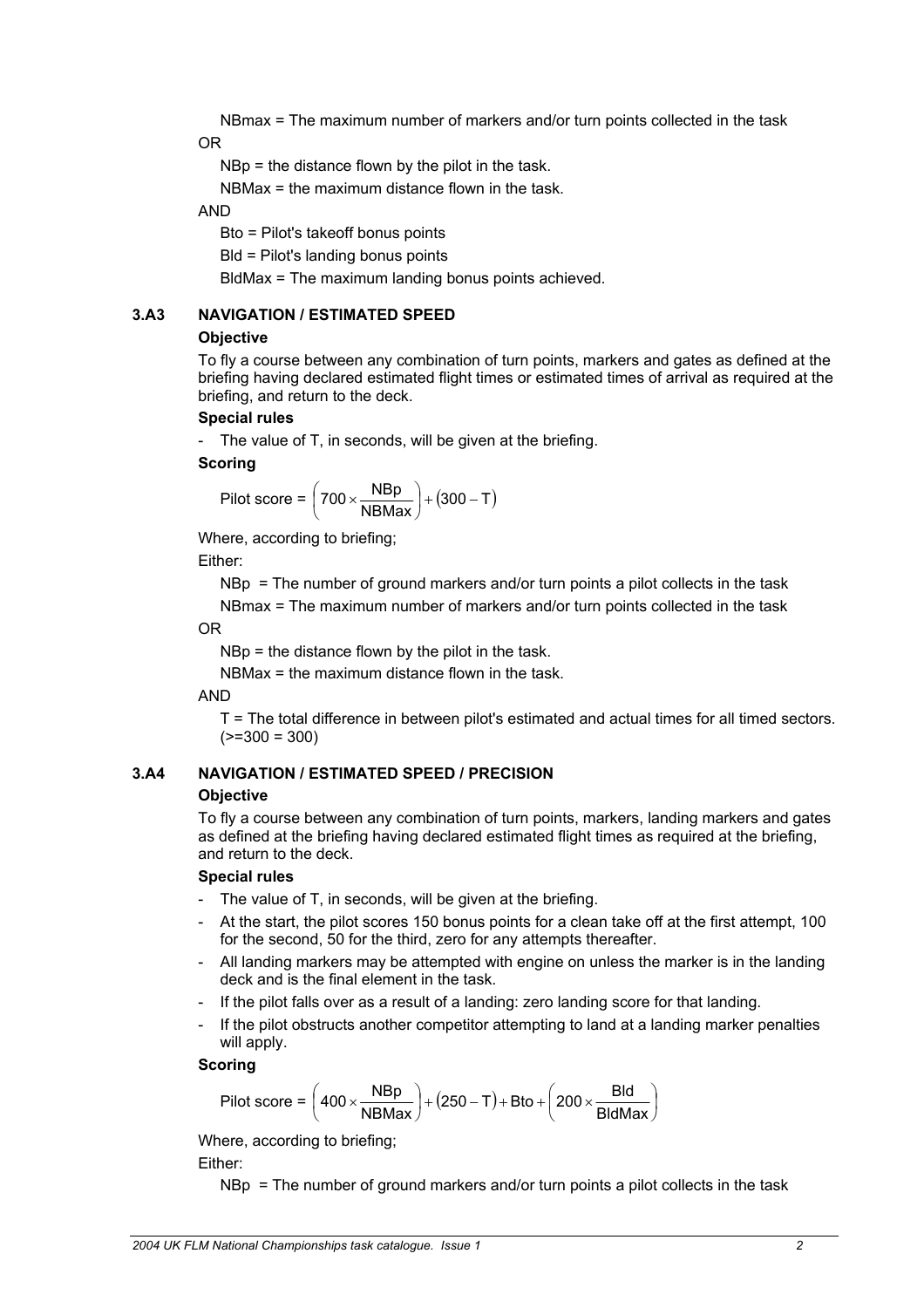NBmax = The maximum number of markers and/or turn points collected in the task OR

NBp = the distance flown by the pilot in the task.

NBMax = the maximum distance flown in the task.

AND

T = The total difference in between pilot's estimated and actual times for all timed sectors.  $(>=250 = 250)$ 

Bto = Pilot's takeoff score

Bld = Pilot's landing points

BldMax = The maximum number of landing points achieved in the task.

# **3.B1. PURE ECONOMY**

# **Objective**

Take-off with a measured quantity of fuel and:

a) stay airborne for as long as possible and return to the deck.

or

b) fly the greatest distance possible in the briefed direction before outlanding.

#### **Special rules**

- Free take-off within the time window.
- Departure from view of the marshals or egress from the permitted flight area will incur penalties.
- Land outside the airfield boundary: Score zero. Land inside the airfield boundary but outside the deck: 20% penalty.

#### **Scoring**

$$
Pilot score = 1000 \times \frac{Tp}{Tmax}
$$

Where:

 $Tp = The pilot's time,$ 

Tmax = The longest time taken to complete the task

# **3.B2 ECONOMY & DISTANCE**

#### **Objective**

To take off from the deck with a given quantity of fuel, fly as many laps as possible around a course not exceeding 1Km in length and land on another deck.

#### **Special rules**

- Pilots must not exceed 200ft height at any time, or 30ft whilst rounding pylons.
- Exceeding the height limitations or failure to round a pylon does not score that lap.
- If the pilot or any part of his PPG touches the ground during the task and takes off again, score zero.
- Failure to land in the landing deck: 20% penalty. **Scoring**

# Pilot score =  $1000 \times \frac{\text{Lp}}{\text{Lmax}}$

# Where:

 $Lp$  = The number of whole laps completed by the pilot Lmax = The maximum number of whole laps achieved in the task.

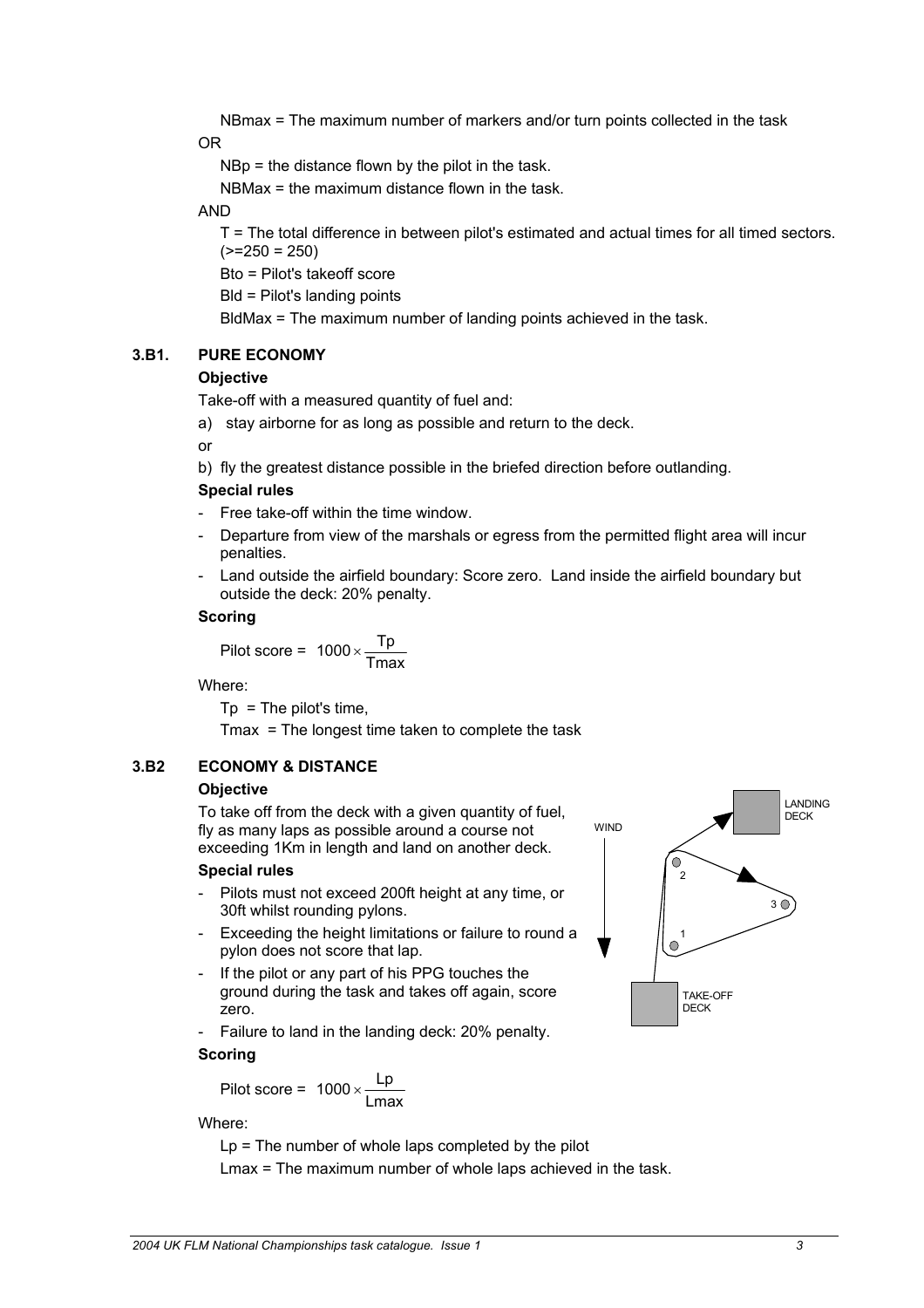# **3.B3 ECONOMY & NAVIGATION**

#### **Objective**

To take off with a given quantity of fuel and locate an unknown number of markers within defined sectors and return to the deck.

#### **Description**

Each sector will contain a given IP (initial point) and a FP (finishing point) which may be a turn point, marker or gate. The pilot flies a given track between the IP and FP. An unknown number of markers may be distributed along the track.

#### **Special rules**

- Outlanding: Score zero.

#### **Scoring**

Pilot score = 1000  $\times\frac{\text{NBP}}{\text{NBmax}}$ 

Where:

NBp = The number of ground markers and/or turn points a pilot collects in the task NBmax = The maximum number of markers and/or turn points collected in the task

# **3.B4. ECONOMY & PRECISION**

#### **Objective**

To make a clean take-off in the time window with a given quantity of fuel, stay airborne as long as possible within a defined area and land on landing markers situated within the deck before the end of the time window.

#### **Special rules**

- The pilot scores 300 bonus points for a clean take off at the first attempt, 200 for the second, 100 for the third, zero for any attempts thereafter.
- Departure from view of the marshals or egress from the permitted flight area will incur penalties.
- When landing, If the pilot elects to switch off his engine at least 5m above a marker and: Makes a first touch on the marker: Landing bonus: 200 points

If the pilot elects to not switch off his engine and:

Makes a first touch on the marker: Landing bonus: 50 points

- If the pilot falls over as a result of the landing: zero landing bonus.
- If the pilot obstructs another competitor attempting to land at a landing marker penalties will apply.

#### **Scoring**

$$
Pilot score = \left(500 \times \frac{Tp}{Tmax}\right) + Bto + Bld
$$

Where:

 $TP = The$  pilot's time

Tmax = The longest time taken to complete the task

Bto = Takeoff bonus points

Bld = Landing bonus points

# **3.B5 SPEED TRIANGLE AND OUT AND RETURN**

#### **Objective**

With limited fuel, to fly around a circuit in the shortest possible time, return to the deck, and then, with the pilots remaining fuel fly in a given direction as far as possible and return to the deck.

#### **Description**

Fuel quantity allowed: (Suggested: 6 litres)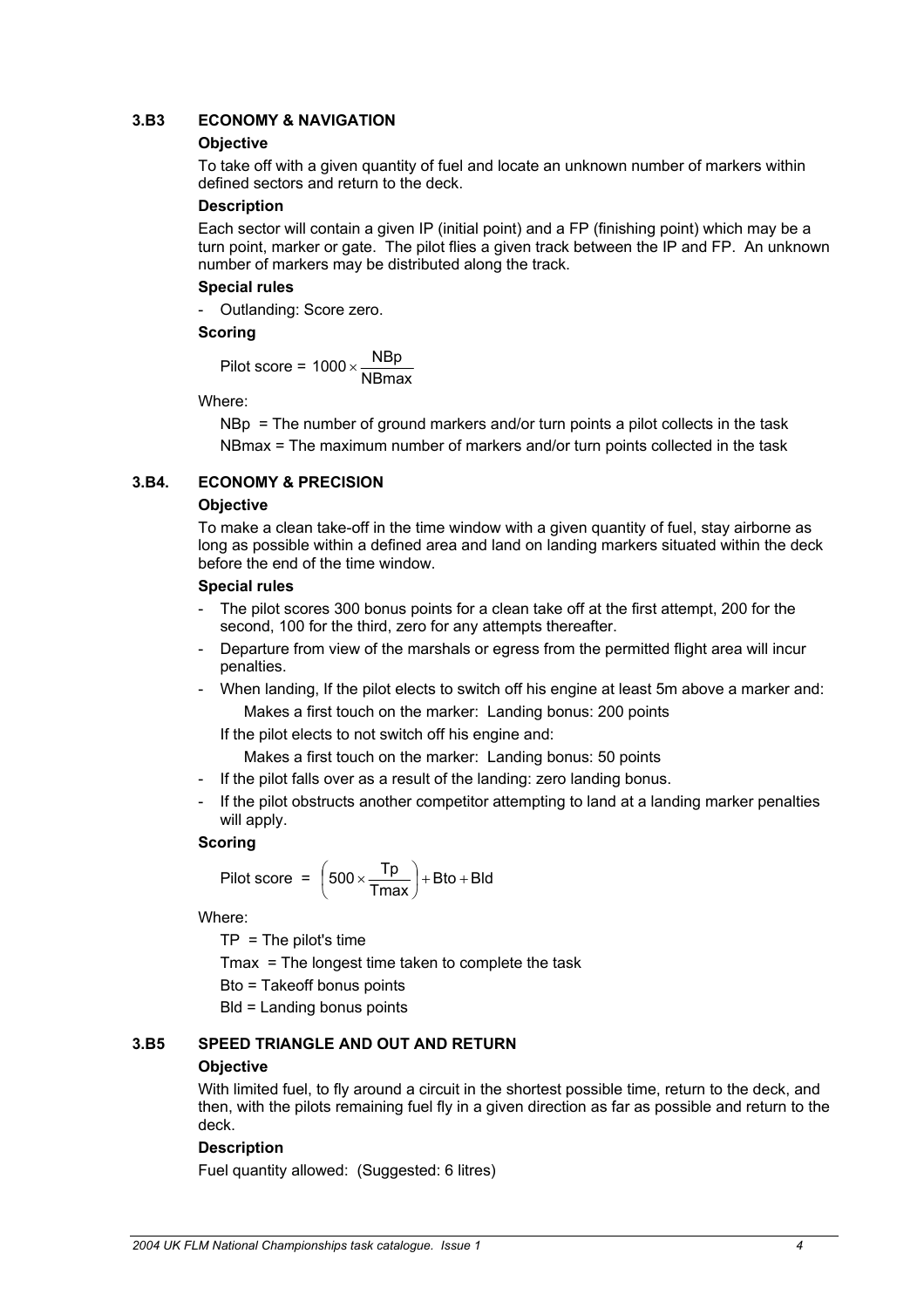Part 1: Speed; The pilot take off time is noted. The pilot flies to one or more turnpoints and returns to the deck where he is timed.

Part 2: Distance; The pilot then flies in a given direction to a point of pilot choice, photographs it, and returns to the deck.

#### **Special rules**

- Land out before completing part 1: Score zero.
- Land out before completing part 2: Score zero for part 2.
- IMPORTANT: The point the pilot photographs as his point of greatest distance in part 2 MUST be clearly and unequivocally interpretable onto the official map. It is recommended the pilot takes several views of the point to confirm his position in relation to surrounding features and also takes back-up photos of earlier points along his route.
- Failure to takeoff or land entirely in the deck: 20% penalty.

#### **Scoring**

$$
Pilot score = \left(500 \times \frac{tMin}{tp}\right) + \left(500 \times \frac{dp}{dMax}\right)
$$

Where:

 $tp =$  the pilot's time, Tmin = The best time (Part 1) dp = the pilot's distance dMax = the greatest distance (Part 2)

#### **3.C1. PRECISION TAKE-OFF AND LANDING**

#### **Objective**

To make a clean take off at the first attempt in the deck, and subsequently land as near as possible to a point.

#### **Description**

The pilot is permitted four takeoff attempts, climbs to 500ft overhead the target, cuts the engine b efore passing through a gate and tries to make a first touch as near as possible to the centre of a targe t consisting of a series of concentric circles.

#### **Special rules**

- The pilot scores 250 points for a clean take off at the first attempt, 170 for the second, 90 for the third, zero for the fourth.
- The circuit to be flown will be detailed at briefing.
- The first touch of the ground by the pilot's foot is the point from which the pilot's score will be derived. A first touch on the line scores the higher score.
- Contestants will be awarded a zero score if the pilot or any part of the aircraft touching the ground outside the deck while undertaking the task.
- Contestants will be awarded a zero landing score for:
	- Engine not stopped before the gate.
	- Gate not passed correctly.

Falling over as a result of the landing.

#### **Scoring**

Pilot score =  $(Bto + Bld)$ 

Where:

Bto = Takeoff points

Bld = Landing points

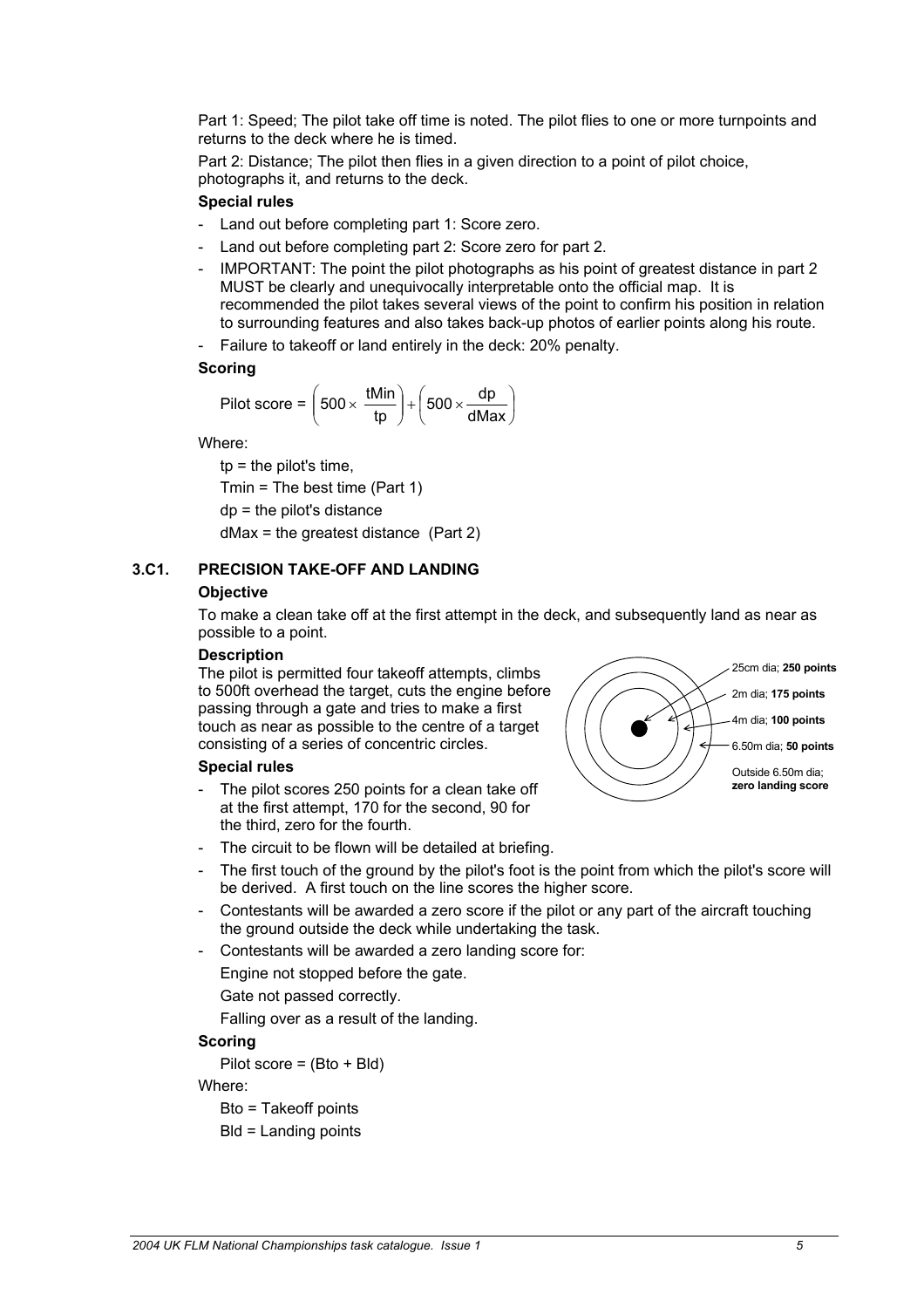# **3.C2. PRECISION CIRCUIT IN THE SHORTEST TIME**

#### **Objective**

To strike a number of targets laid out in a given order in the shortest possible time and return to the deck.

#### **Description**

8 targets 2m in height are laid out 4 50M apart in two arrays. The first array has 4 targets in a straight line, the second array has 4 targets in a slalom.

A further target is placed 50M behind target 10 to serve as a pylon which must be flown round (by the body of the pilot) before target 10 is struck.



#### **Special rules**

- A valid strike on a target is one where the pilot or any part of the PPG has been clearly observed to touch it.
- To count as a strike, target No. 9, the pylon, must be rounded in a CLOCKWISE direction.
- A strike on target 1 starts the clock, a strike on target 10 stops the clock.
- Pilots may have only one attempt at striking each target except for the first and last targets where three attempts at each are permitted.
- Failure to strike the first or last target or touch the ground at any point between them: score zero.

#### **Scoring**

$$
Q = \frac{NQ^3}{Sp}
$$
 Pilot Score =  $\left(1000 \times \frac{Q}{Qmax}\right)$ 

Where:

 $NQ = The$  number of targets struck by the pilot

Sp = The pilot's elapsed time in seconds between striking target 1 and target 10

# **3.C3. SLOW / FAST SPEED**

#### **Objective**

To fly a course as fast as possible and then return along the course as slow as possible.

#### **Description**

A straight course between 250m and 500m long and 25m wide is laid out with gates at each end. The pilot makes a timed pass along the course as fast as possible, returns to the start, and makes a second timed pass in the same direction as slow as possible.

#### **Special rules**

- For each leg, the clock starts the moment the pilot passes the first gate and stops the moment he passes the second.
- If the pilot or any part of his PPG touches the ground during the first leg:  $VP1 =$ zero and EP = zero
- If the pilot or any part of his PPG touches the ground during the second leg:  $VP2$  = zero and  $EP = zero$
- If the pilot zigzags or if the body of the pilot overflies a side of the course or exceeds 2m above ground: Score zero.
- The maximum time allowed for a pilot to complete each leg of the course is 5 minutes.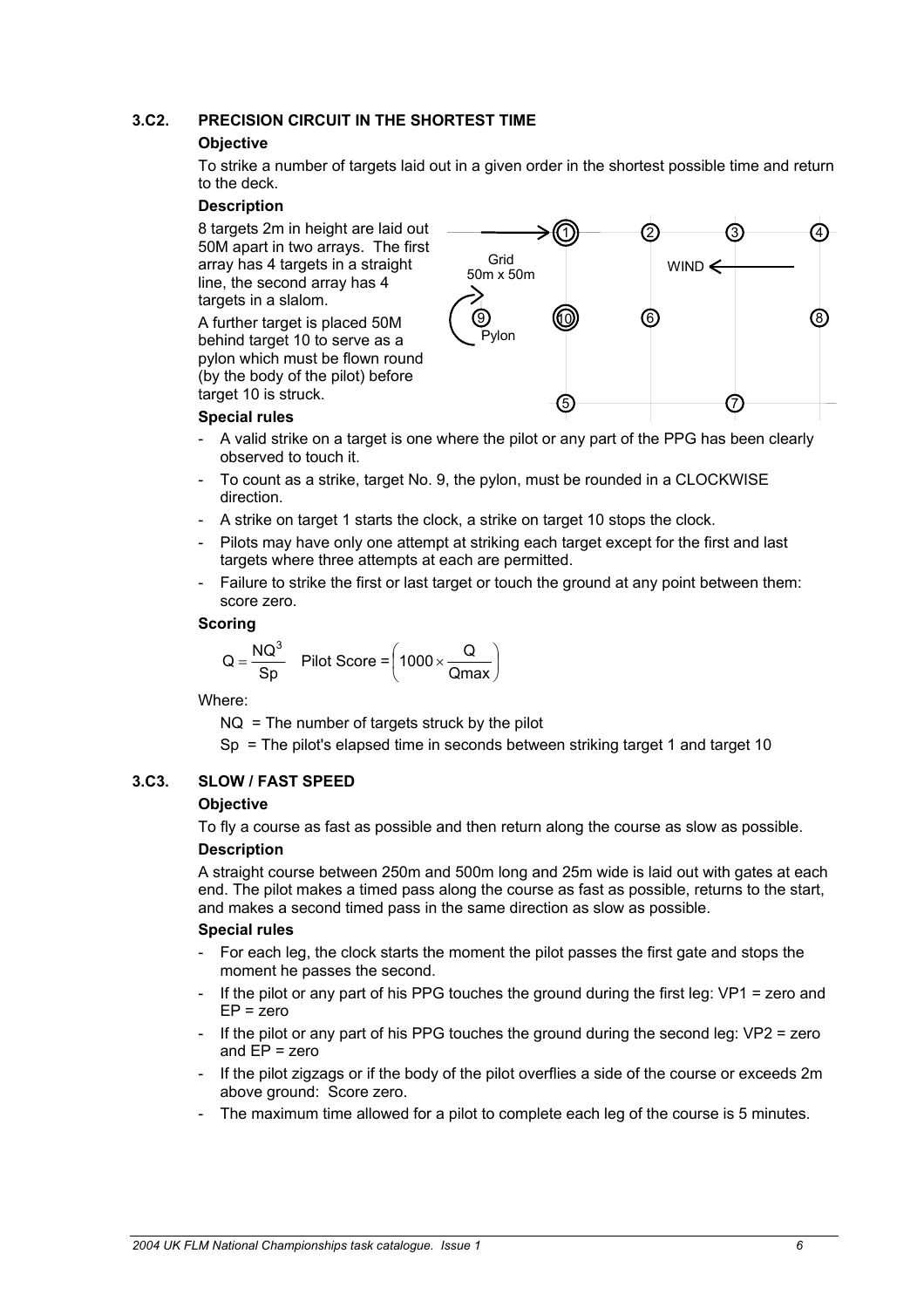# **Scoring**

Pilot score = 
$$
\left(125 \times \frac{Vp_1}{Vmax}\right) + \left(125 \times \frac{Vmin}{Vp_2}\right) + \left(250 \times \frac{Ep}{EMax}\right)
$$

Where:

Vmax = The highest speed achieved in the task, in Km/H

 $Vp1 = The speed of the pilot in KM/H in the first lead of the task.$ 

Vmin = The lowest speed achieved in the task, in Km/H

 $Vp2$  = The speed of the pilot in Km/H in the second leg of the task

 $Ep = The difference between the pilot's slowest and fastest speeds, in  $Km/H$$ 

Emax = The maximum difference between slowest and fastest speeds, in Km/H

#### **3.C4 THE FOUR STICKS**

#### **Objective**

This task is intended as a small break task between elements of an overall task.

#### **Description**

There are 4 standard kicking sticks set at the corners of a 50m x 50m square. The pilot must kick 3 of the 4 sticks. The first stick the pilot kicks may be any of the 4 sticks. The third stick the pilot kicks must be diagonally opposite the first, the

second stick may be either of the two other sticks.

#### **Special rules**

- If this task is used to take a time for the purposes of an element of the overall task then the time shall be take n the moment the pilot strikes the first stick.
- The pilot may have as many attempts as necessary at striking the first stick.



- Only ONE attempt is allowed at kicking both the second and third sticks.
- There shall be one group of 4 sticks for every 15 competitors in the task.
- On approach to the task, pilots should choose a "free" group of sticks. However if, in the opinion of the marshals on duty a conflict with another aircraft existed (depending on the overall task, for example if there is a timing involved) both should kick only one stick and then depart on the rest of the overall task. Both pilots will then be given the opportunity to have ONE further attempt at this task as soon as possible after the end of the overall task.

#### **Scoring**

The scoring should be integrated into the overall task as NQ. If the pilot fails to kick either the second or third stick then for each stick then the penalty shall be no more than 5% of the overall task score.

#### **3.C5 PRECISION TAKE-OFF AND LANDING**

#### **Objective**

To make a clean take off at the first attempt in the deck, and subsequently land as near as possible to a point.

#### **Description**

The pilot is permitted four takeoff attempts, climbs to 500ft overhead the target, cuts the engine before passing through a gate and tries to make a first touch as near as possible to the centre of a target.

#### **Special rules**

- The pilot scores 250 points for a clean take off at the first attempt, 170 for the second, 90 for the third, zero for the fourth.
- The circuit to be flown will be detailed at briefing.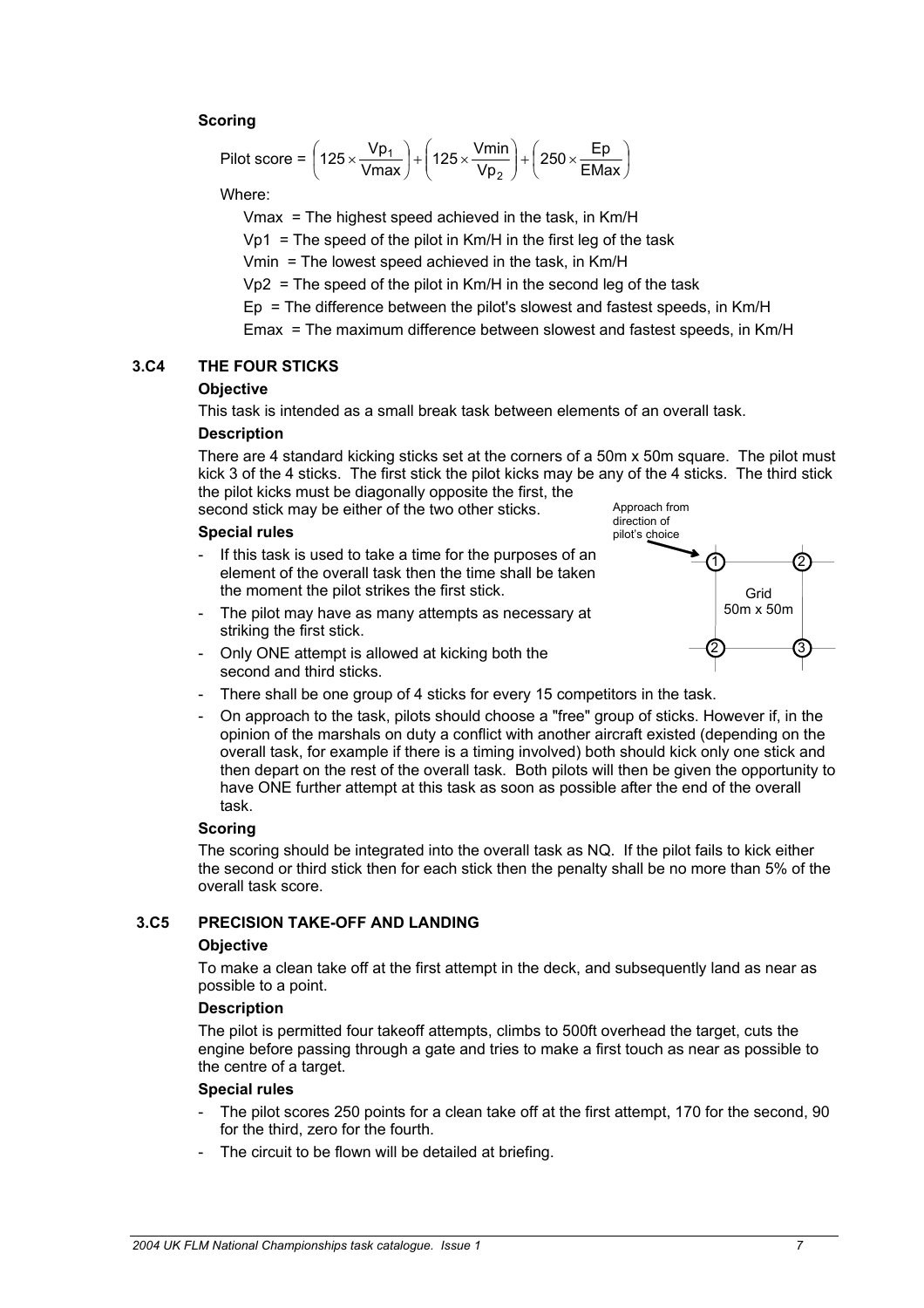- The first touch of the ground by the pilot's foot is the point from which the pilot's score will be derived.
- Contestants will be awarded a zero score if the pilot or any part of the aircraft touching the ground outside the deck while undertaking the task.
- Contestants will be awarded a zero landing score for:

Engine not stopped before the gate.

Gate not passed correctly.

Falling over as a result of the landing.

#### **Scoring**

$$
Pilot score = Bto + \left(250 \times \frac{Dp}{Dmin}\right)
$$

**Where** 

Bto = Pilot's takeoff score.

Dmin  $= x -$  the closest distance to the target achieved by any pilot.

Dp =  $x$  - the pilot's distance to the target ( $> x$  m = zero landing score).

The value of x, in metres will be given at briefing but may be between 10 and 25 metres depending on the meteorological conditions. This outer circle should be marked by cones or some other visual indication.

# **3.C6 SHORT TAKE-OFF OVER A FENCE**

#### **Objective**

To take off and clear a fence from as short a distance as possible. This task is intended to be included as a small element of another task.

#### **Description**

A fence 2m high and 10m long is manoeuvred into a position of pilot choice.

When takeoff permission is granted, pilots takes off and tries to fly over the fence. Maximum distance of pilot's feet on the ground to the fence is scored.

#### **Special rules**

- If the pilot's feet have not left the ground and the line of the fence is not reached at the first attempt then one second attempt is permitted.
- Zero fence score for breaking the fence or weaving.

#### **Scoring**

The scoring should be integrated into the overall task scoring as F. If the pilot fails to clear the fence then the penalty shall be no more than 10% of the overall task score.

$$
Pilot score = \left(100 \times \frac{Fmin}{Fp}\right)
$$

#### **Where**

Fmin = The shortest distance in metres for a takeoff over the fence Fp = The pilot's takeoff distance to clear the fence.

#### **Notes**

*A fence may simply be 2 kicking sticks with a plastic tape between.* 

*To prevent unnecessary delay the fence should only be brought to the pilot when he is ready to take off.* 

*The pilot should not be told the distance he is from the fence, the distance should be at the sole visual judgement of the pilot.* 

*The distance measured is the maximum distance the pilot is away from the fence whilst touching the ground, thus if the pilot steps away from the fence during launch then this distance should be included. The job of holding the two poles supporting the fence can be quite hazardous; it should be entrusted to marshals experienced in PF operations.*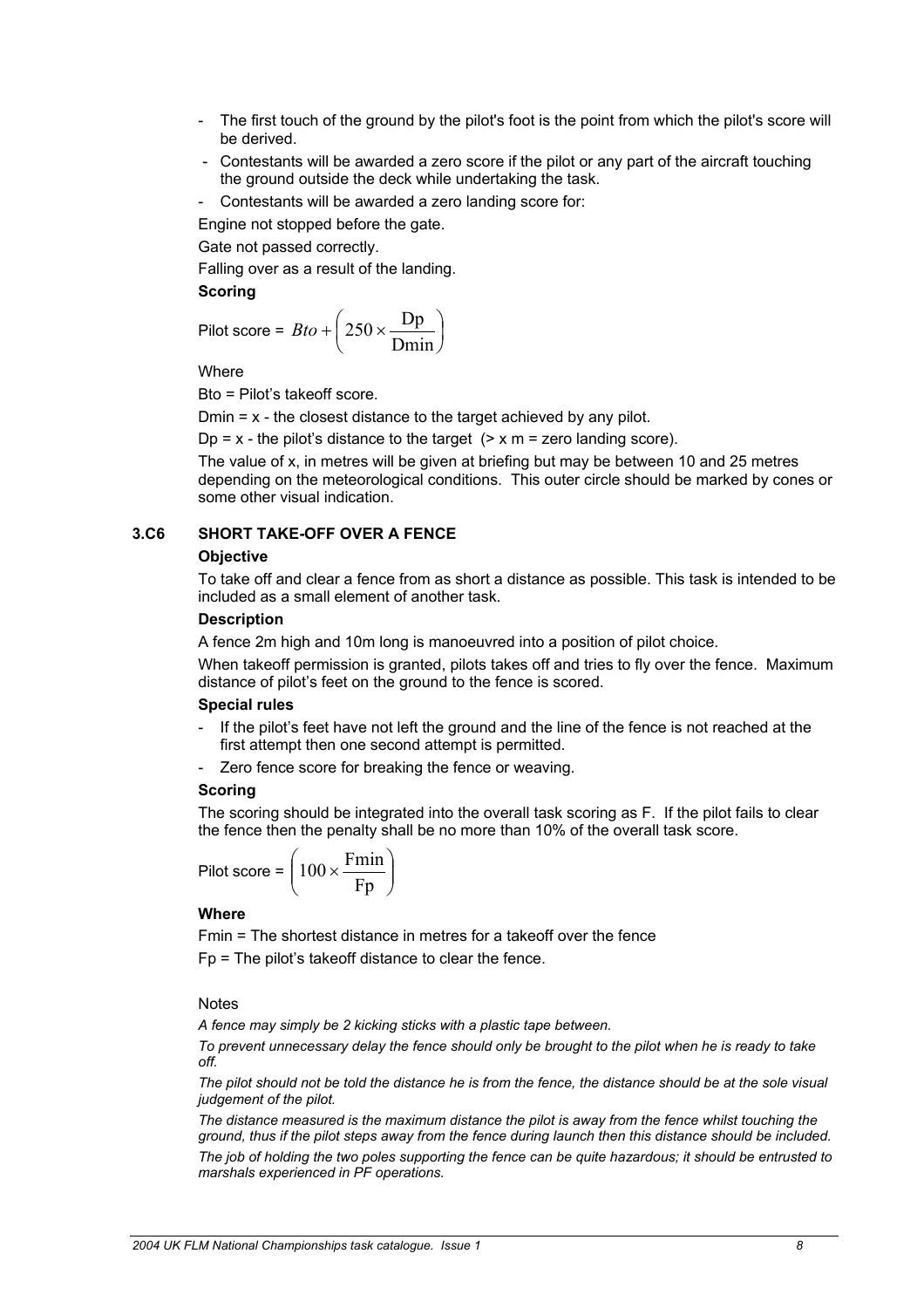# **3.C7. PRECISION CIRCUIT IN THE SHORTEST TIME ('Clover leaf slalom')**

#### **Objective**

To strike a number of targets laid out in a given order in the shortest possible time and return to the deck.

#### **Description**

4 pylons 2m in height are laid out at the corners of a 75M square. A fifth target is set at the centre of the square.

The pilot enters the course into wind and strikes the target T (strike 1). At this point the clock starts. The pilot flies around pylon 2 and returns to kick the stick T (strike 3), he then flies around pylon 4 and returns to kick the stick T (strike 5). This continues until all four pylons have been rounded. The clock stops when target T is kicked for the last time (strike 9).



#### **Special rules**

- A valid strike on the target  $\top$  is one where the pilot or any part of the PPG has been clearly observed to touch it.
- To count as a strike, the pilot's body must be clearly seen to round each pylon and pylons 2 & 8 must be rounded in an ANTI CLOCKWISE direction and pylons 4 & 6 must be rounded in a CLOCKWISE direction.
- A strike on target 1 starts the clock, a strike on target 9 stops the clock.
- Pilots may have only one attempt at striking each target except for the first and last targets where three attempts at each are permitted.
- Failure to strike the first or last target or round at least one pylon or touch the ground at any point between them: score zero.
- The grid may be opened up to max. 100M at the briefing if the meterological conditions dictate.

#### **Scoring**

$$
Q = \frac{NQ^3}{Sp}
$$
 Pilot Score =  $\left(500 \times \frac{Q}{Qmax}\right)$ 

Where:

NQ = The number of targets struck by the pilot

Sp = The pilot's elapsed time in seconds between striking target 1 and target 9 *Note:* 

*For PPT's the target T may be replaced by a 4m x 4m landing marker.* 

*A valid strike is when the first touch by the pilot or any wheel is made inside the landing marker.* 

*The landing marker is surrounded by a circle of 10m radius. Touch the ground at any time outside this circle: Score zero.* 

# **3.C8. PRECISION CIRCUIT IN THE SHORTEST TIME ('Japanese slalom')**

# **Objective**

To strike a number of targets laid out in a given order in the shortest possible time and return to the deck.

# **Description**

4 pylons 2m in height are laid out on a 50m x 50m grid.

The pilot enters the course into wind and strikes target 1. At this point the clock starts. The pilot then strikes targets 2 and 3. He then returns to fly clockwise around target 1 (strike 4), anticlockwise around target 2 (strike 5) and clockwise around target 3 (strike 6). He then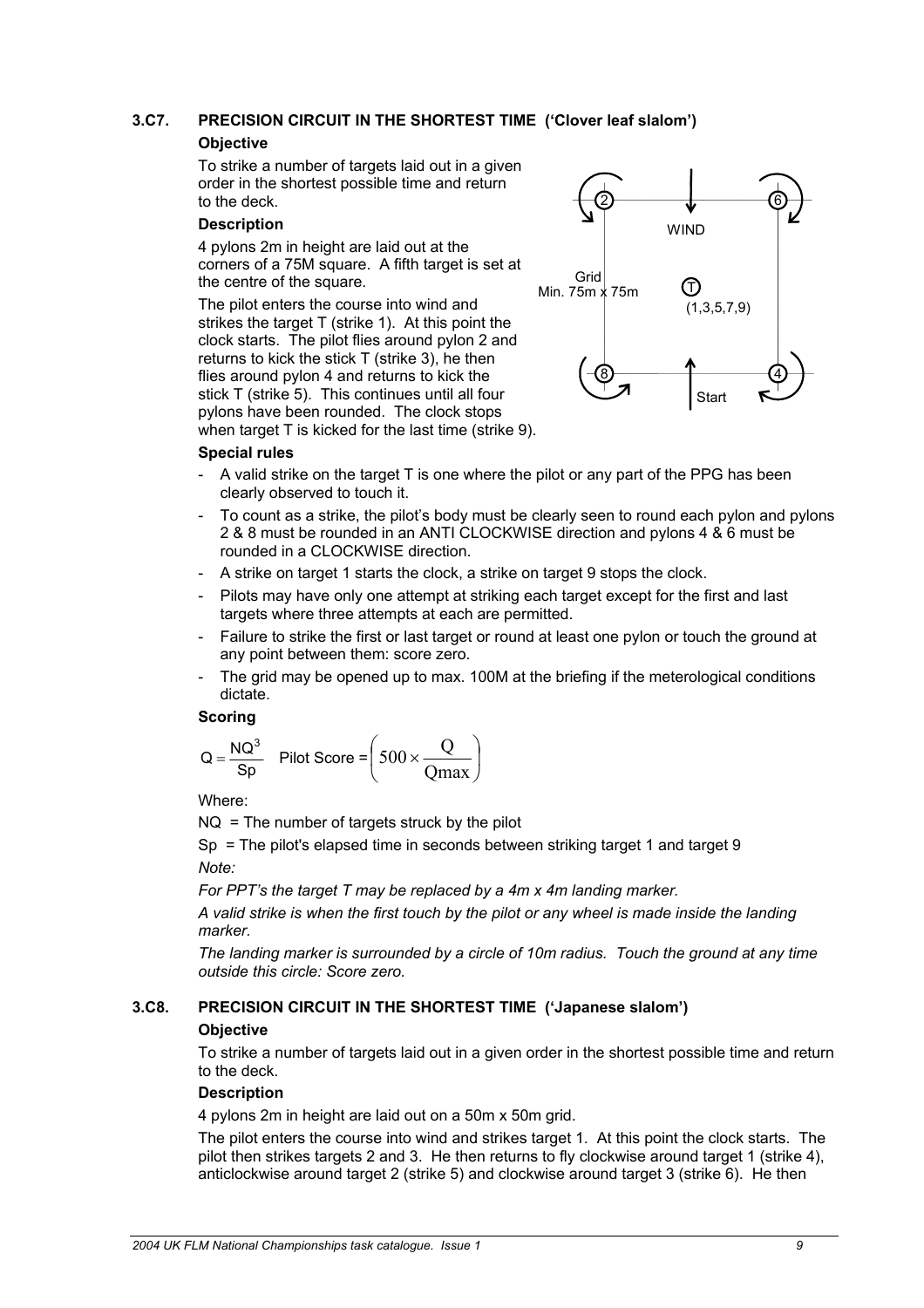returns to strike target 1 (strike 7), target 4 (strike 8) and target 3 (strike 9). The clock stops when target 3 (strike 9) is kicked.

#### **Special rules**

- A valid strike on a target is one where the pilot or any part of the PPG has been clearly observed to touch it
- When targets are acting as pylons, to count as a strike, the pilot's body must be clearly seen to round it, pylons 1 & 3 must be rounded in a CLOCKWISE direction and pylon 2 must be rounded in an ANTI CLOCKWISE direction.
- A strike on target 1 starts the clock, a strike on target 9 stops the clock.
- Pilots may have only one attempt at striking each target except for the first and last targets where three attempts at each are permitted.
- Failure to strike the first or last target or touch the ground at any point between them: score zero.

#### **Scoring**

$$
Q = \frac{NQ^3}{Sp} \quad \text{Pilot Score} = \left(500 \times \frac{Q}{Qmax}\right)
$$

#### **Where:**

 $NQ = The$  number of targets struck by the pilot

Sp = The pilot's elapsed time in seconds between striking target 1 and target 9 *Note:* 

*For PPT's the targets that must be kicked may be replaced by a 4m x 4m landing marker placed next to the sticks.* 

*A valid strike is when the first touch by the pilot or any wheel is made inside the landing marker.* 

*Each landing marker is surrounded by a circle of 10m radius. Touch the ground at any time outside this circle: Score zero.*

#### **3.N1 NOISE IN CLIMB**

#### **Objective**

From a stationary position on the ground in front of a line and using a fixed throttle (and propeller pitch) setting of pilot choice, the pilot takes off and climbs in a straight line over a microphone set 300m distant from the line. The max noise in dBA of the aircraft is measured.

#### **Special rules**

Weaving, failure to fly directly over the microphone, changing throttle or propeller pitch setting: Zero score.

#### **Scoring**

$$
Pilot score = 500 \times \left(\frac{nMin}{nP}\right)
$$

Where:

nMin = The minimum noise in dBA achieved in the class

nP = The noise achieved by the pilot in dBA

# **3.N2 MINIMUM NOISE IN LEVEL FLIGHT Objective**

To fly two legs of a course in opposite directions as quietly as possible.